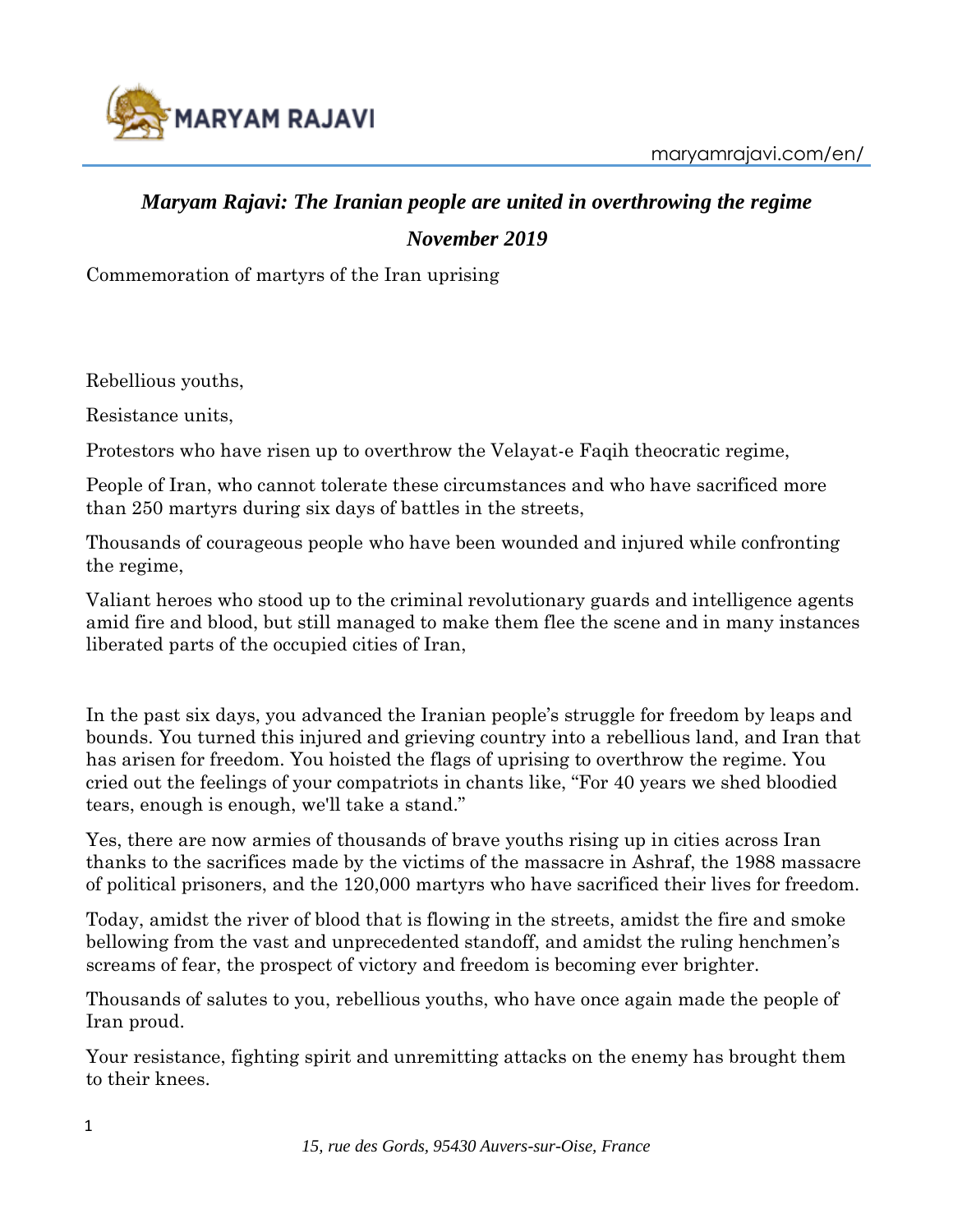Panicked and desperate, the enemy viciously fired a barrage of bullets targeting your heads and chests, which are filled with love.

But you refused to stop. You turned every street and alley into a fortress and a stronghold for uprising and revolution.

Hail to the martyrs, the Iranian people's heroes. Brave youth and fearless teenagers who terrified the criminal Revolutionary Guard Corps in Shiraz, Mahshahr, Marivan, Karaj, Sirjan, Eslamshahr, Shahriar, Fardis, Ahvaz, Isfahan, and the blood-drenched Behbahan.

I praise all the men and women who aided these young warriors with everything in their power, and the doctors and nurses who attended to the wounded.

I also thank those who gave them refuge, for giving youth food and water in the streets, and for giving them financial support.

Sisters and brothers, mothers and fathers,

What you did is a source of honor and pride for the Iranian people.

Do not allow sadness or sorrow overcome you. Turn your pains and wounds into greater fury, determination, and power for continuing the protests and resistance.

Your endurance and battles, and the vicious and deliberate use of live ammunition by the IRGC, Bassijis, and plainclothes agents, have outraged the world.

Once again, the world witnessed the brutality, savagery and ruthlessness of the religious fascism.

And the world praised your iron resolve to overthrow a regime that is the enemy of all the peoples in the Middle East and is hated and despised universally in the world.

Look at these pictures.

Look at these brave and martyred young people.

Of course, the savagery of the mullahs and their criminal IRGC and Bassijis who target our children in the head and chest, was no surprise. What was amazing and what drew praise and admiration from the rest of the world was the courage and attacks of Iran's young people and the roaring tides of uprisings and revolution in Iran's rebellious cities.

So, despite 40 years of suffering by our people, let us honor them with one minute of applause in order to show the true feelings of our people towards the martyrs of Iran uprising, whose memory will never vanish.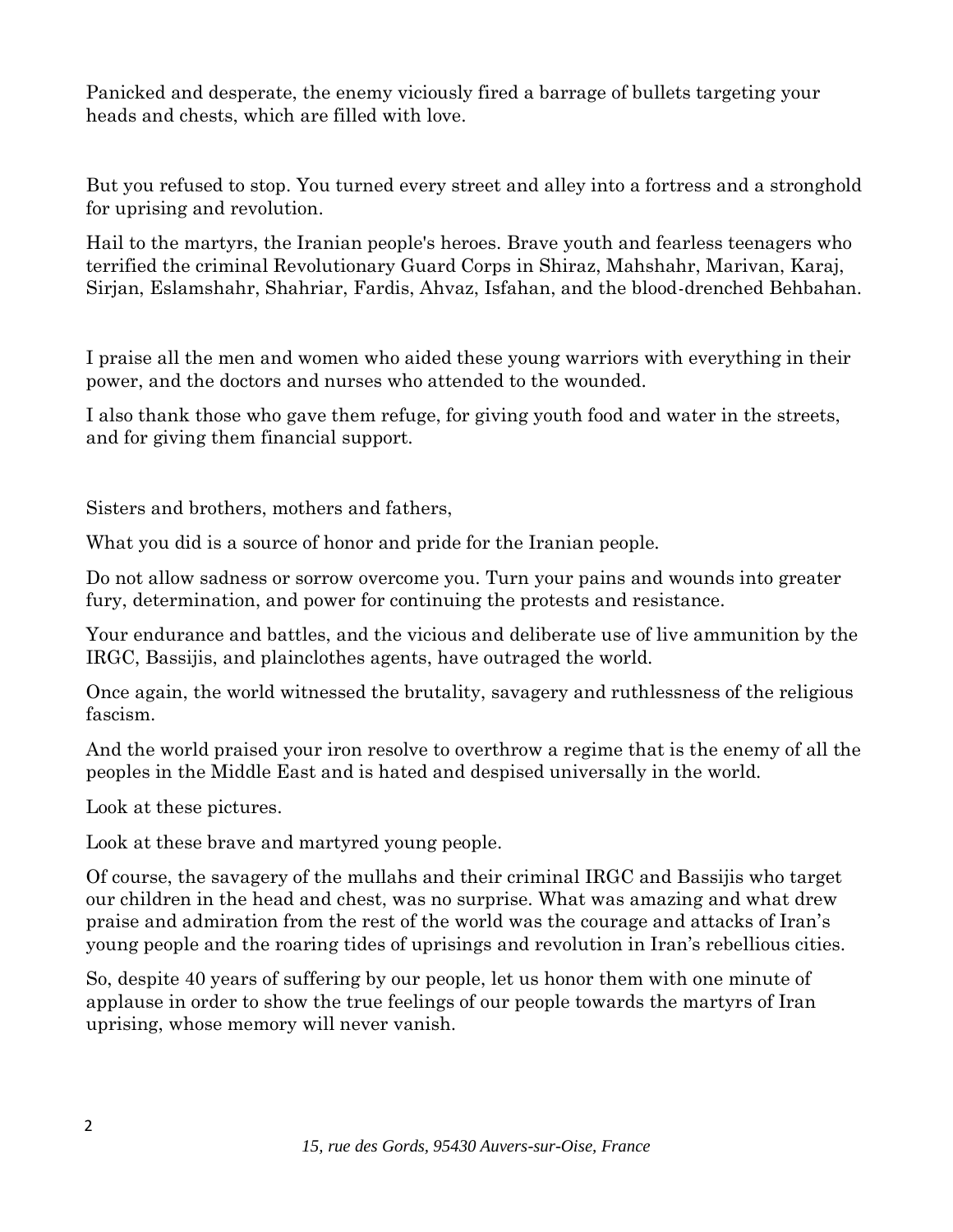Sisters and brothers,

Dear compatriots,

This truth was once and for all confirmed that the situation in Iran, which is characterized by uprisings for overthrowing the regime, is not going to revert back to what it was in the past.

Dictators in the final phase of their rule ultimately reach a point at which they have no options or solutions and their policies end up backfiring.

On September 8, 1978, the Shah slaughtered protestors and stepped into a path which led to his downfall.

Today, Khamenei has stepped into the same path by issuing the order to open fire on rebellious youths. Rouhani has also set aside all the niceties about "moderation," which he touted during his election campaign, and has bluntly called for suppression of the people whose first and last demand is the ovFwoerthrow of this religious fascism.

This is a shared and joint course for Khamenei, Rouhani and other regime leaders. All of them are sitting together in a sinking ship.

The recent developments gave rise to one of those rare but decisive moments which determine both the fate of the clerical regime as well as the popular movement and uprising.

Unable to abandon its policy of exporting terrorism and warmongering, as well as its unpatriotic nuclear and missile projects, the clerical regime resorted to further aggressions and attacks against tankers and oil installations in the region in a bid to counter sanctions and international isolation in the context of its foreign policy.

Domestically, the regime conducted an assault on people's livelihood. They made official their theft and plunder of people's wealth. Last year, they increased the exchange rate between the national currency and the dollar and pocketed huge profits. This year, they increased the price of fuel in order to impose a greater degree of poverty and inflation on people, and to grab the money required for the people's suppression from the people's own pockets, especially the pockets of the most poverty-stricken sectors of society. Meanwhile, the enormous capital, mega profits and astronomical embezzlements worth billions of dollars and a major factor in the economic ruin in the country, have been left untouched.

Just as Rouhani stands with Khamenei in opening fire on defenseless people, he is also his accomplice and complicit in plundering people's assets and exerting additional economic pressure on them. A few days ago, Rouhani said they also plan to increase taxes to 150 trillion tomans. This is yet another unbelievable step in extortion from people. It has been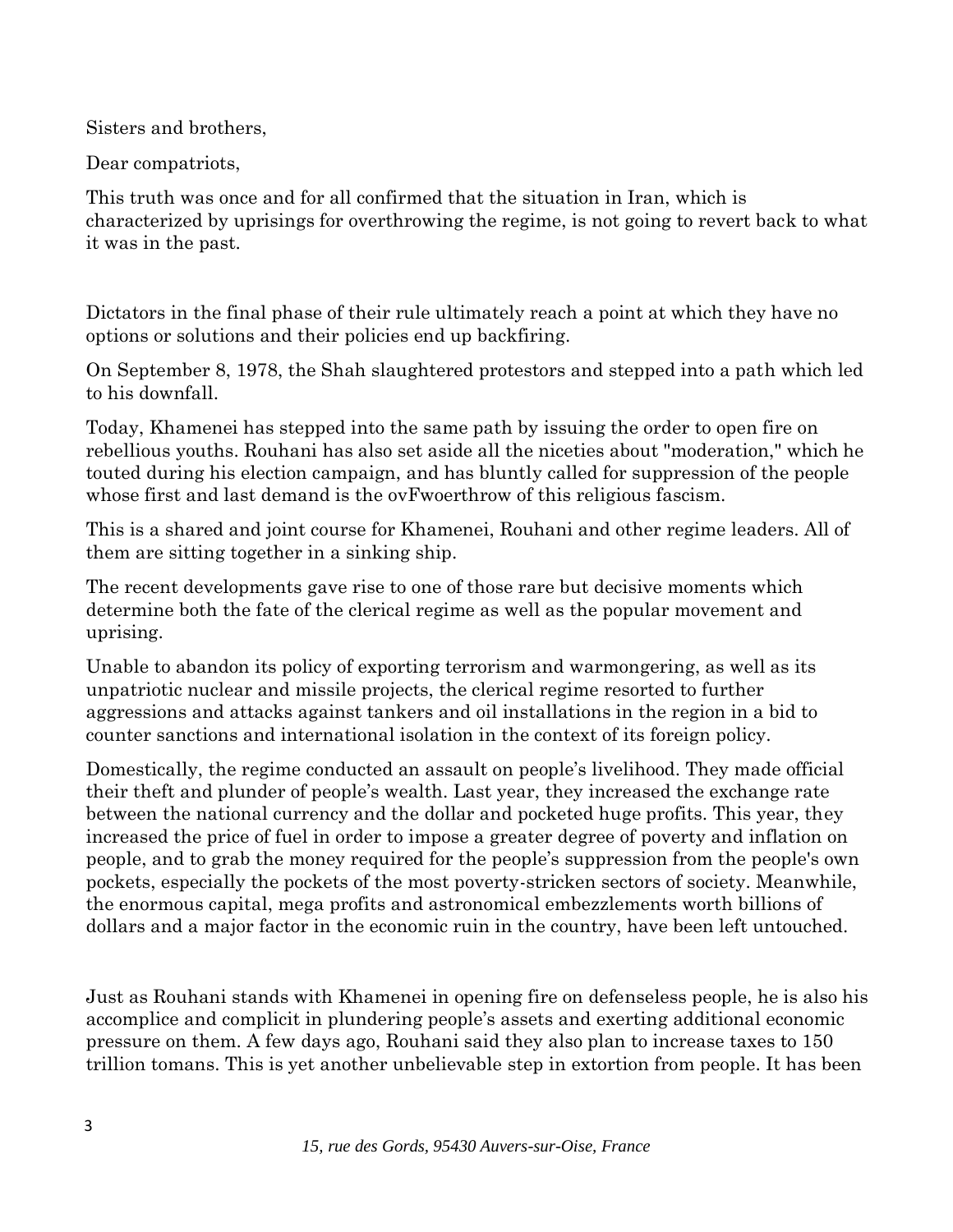and continues to be the regime's policy to compensate for their lack of funds and empty coffins by plundering the people. But this policy sparked an explosion of discontent.

Another significant fact is that the regime failed in all its political and suppressive designs and plans to prevent the eruption of the uprising. This time, in contrast to the uprising in December 2017, the regime was not at all caught by surprise. The regime's leaders, including Khamenei himself, had thoroughly deliberated about the fuel price hike and its consequences. The issue had been repeatedly discussed in the Economic Coordination Council among the heads of the three branches.

The regime's criminal supreme leader had already warned that 2019 is the year when "the enemy will implement its plans." The State Security Force (SSF), the Islamic Revolutionary Guard Corps (IRGC) and the paramilitary Bassij were already prepared and on alert.

The regime's intelligence and security agencies had repeatedly bragged about their command of the movements of the enemy. Based on their numerous political and security calculations, they thought that there would be some protests that could be contained.

A member of the mullahs' Majlis (parliament), named Motahari, said, "As for the increase in the price of fuel, I thought that there would certainly be some reaction, but I never thought it would be to such an extent."

In reality, Khamenei and the regime's leaders made two major miscalculations:

First, they never thought that they would confront the volcano of people's fury in such dimensions and with such quality.

Second, they did not think that their suppressive and security measures would be insufficient in dealing with the protests.

Another reality that I would like to point out is this: what unfolded in the past six days was that the struggle at any cost for the overthrow of the Velayat-e Faqih regime became ubiquitous and embraced by the entire population.

In every city, there is a long list of IRGC and Bassij bases, SSF stations, banks, religious seminaries, offices of Khamenei's representatives, governorates, city halls, and IRGCbacked financial institutions which have been attacked by young people in those cities. State-run media have reported that in some cities and towns, like Baharestan (Isfahan), every single center tied to the regime has been attacked.

State-run media reported: "The scope of mischief… was so extensive, and the actions were so professionally performed, that one could think that a trained, equipped network with strong financial and intelligence backing was involved… Now, it has become clear that the mischief had been completely organized and that the rioters' goal went beyond creating chaos."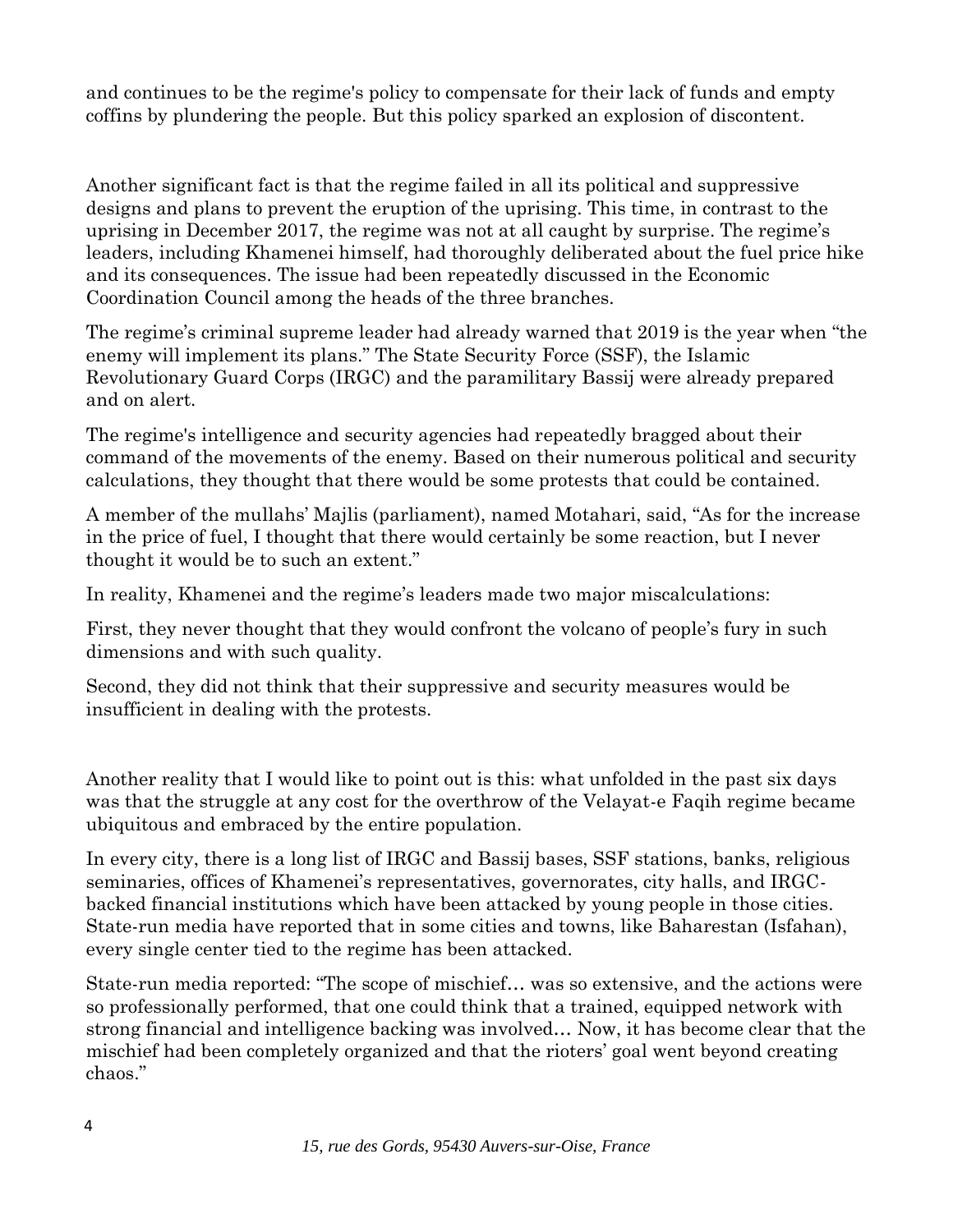Another state-run media outlet underscored "women's prominent role" in the uprisings. It wrote, "In numerous areas, particularly in Tehran's suburbs, women between 30 to 35 years of age, played a special role in leading the riots."

These admissions paint a small picture of a great uprising; displaying a moment in which the people yearning and thirsting for freedom find the opportunity to unleash their enormous power. From courageous young women who lead the protesters to rebellious and defiant youth who have risen up to uproot the reactionary and suppressive order. Yes, the mullahs and their IRGC are right to be terrified because this is a volcano that will sweep away the entire regime.

Fellow compatriots, dear sisters and brothers,

The uprisings that took place in recent days across Iran proved that the strategy of resistance units and rebellious cities is correct and that it will certainly succeed.

In 2013, four years before the December 2017 uprising, the Iranian Resistance's Leader Massoud Rajavi announced the strategy of 1,000 Ashrafs and bastions of rebellion and resistance units.

The December 2017-January 2018 uprising, and its subsequent protest movements which culminated in the Iran uprising in recent days, show that the conditions are ripe and simmering for flourishing and spread of resistance units. In light of the acute and deepseated discontent among the people, many Iranian cities are ready to rebel and break out of the mullahs' reign.

In his messages after the December 2017-January 2018 uprising, Massoud Rajavi said, "Lifting the torch of uprising in resistance units at any opportunity, any time and any place is the order of the day and an urgent revolutionary and patriotic duty." He said, "The Iranian people's fate in the war of liberation will be determined by resistance units and rebellious cities."

And in response to the question, how could these flames of resistance be pulled together in order to create a volcano that can uproot and overthrow the regime, Massoud Rajavi said, "The real, essential and genuine answer is and has always been in maximum rebellion and in a fight that is a hundred times greater, until such time that the resistance units evolve into the National Liberation Army in order to shatter the inhumane enemy's Islamic Revolutionary Guard Corps."

Last November, Massoud announced the phase of maximum alert and said, "Resistance units enter the scene as triggers of uprisings." And today, everyone witnesses such scenes.

Today, the strategy of resistance units and rebellious cities plainly plays out in Iran's rebellious cities from Tehran Province to Khuzestan, Isfahan, Yazd, Kerman, Kurdistan, Gilan and Mazandaran.

*15, rue des Gords, 95430 Auvers-sur-Oise, France*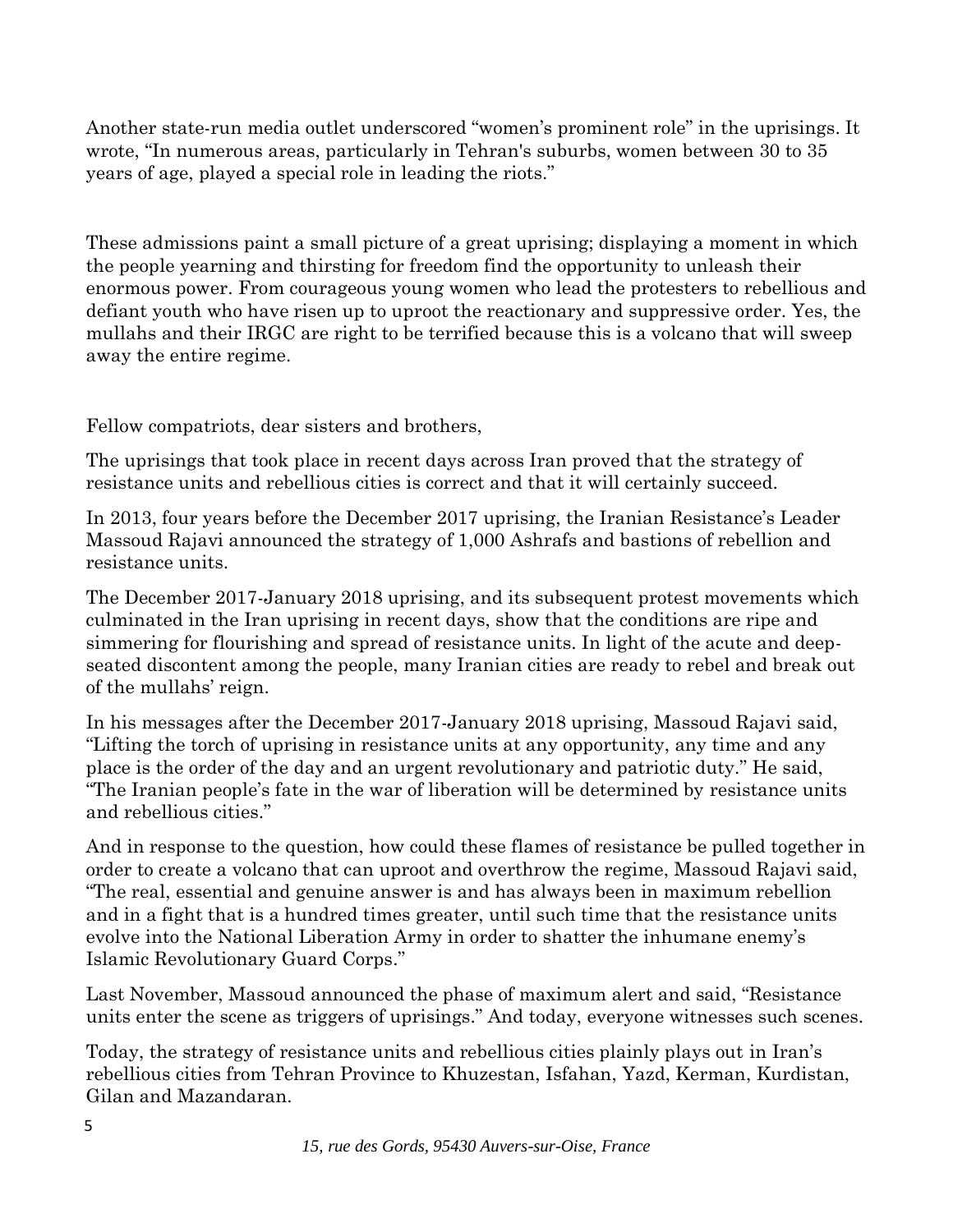The regime's theorists had this to say about the uprisings of the past several days: "A new phenomenon" has emerged. They wrote: "Tehran's satellite towns were the focal points of riots." Petrified, they point to people "who now feel that they have reached the end of the line."

Yes, the same people who have reached the end of the line, those who do not have anything to lose, are the very people who establish the resistance units and the rebellious cities. They are the ones who pave the way for ending the regime's disgraceful rule.

Their message to the regime is clear. They say: You answered every form of expression and every protest with repression, torture and execution. Now, here you are. Our answer lies in the fiery rage of defiant masses who say we do not want the Velayat-e Faqih regime.

You secretly decide behind closed doors to steal from the empty pockets of the people and to get your hands on more money. Here, you are. Our answer lies in the attacks by rebellious youths against hundreds of banks that have mushroomed all across Iran.

You have beheaded people's freedoms and sovereignty. Our answer is the Liberation Army which is rising up to establish the people's sovereignty.

Dear compatriots,

Immediately after the eruption of nationwide uprisings in December 2017-January 2018, the Iranian Resistance reiterated that neither the regime's nor the broader social conditions in Iran will ever revert back to the pre-uprising equilibrium. The uprising in recent days offered further proof of this reality.

Of course, the mullahs have tried hard and they will continue to do so. They have resorted to terrorism, to demonization of the Iranian people and Resistance, to belligerence and warmongering in the region and in the Persian Gulf, and to the unimpeded suppression of people all across the country. But they have no way out of a crisis that triggers their overthrow.

Today, the regime's intelligence officials claim that "the instigators of recent incidents who sought to foment insecurity have been arrested in many parts of the country." But they either do not know or plead ignorance that discontent and uprisings have reached a tipping point at which they are constantly producing more and more of such instigators, namely, the rebellious youths and the resistance units.

The entire issue is that the Velayat-e Faqih regime has reached the end of the line. Therefore, I must reiterate that supporting the arisen people, backing the rebellious youths and resistance units is a patriotic and national duty.

Therefore,